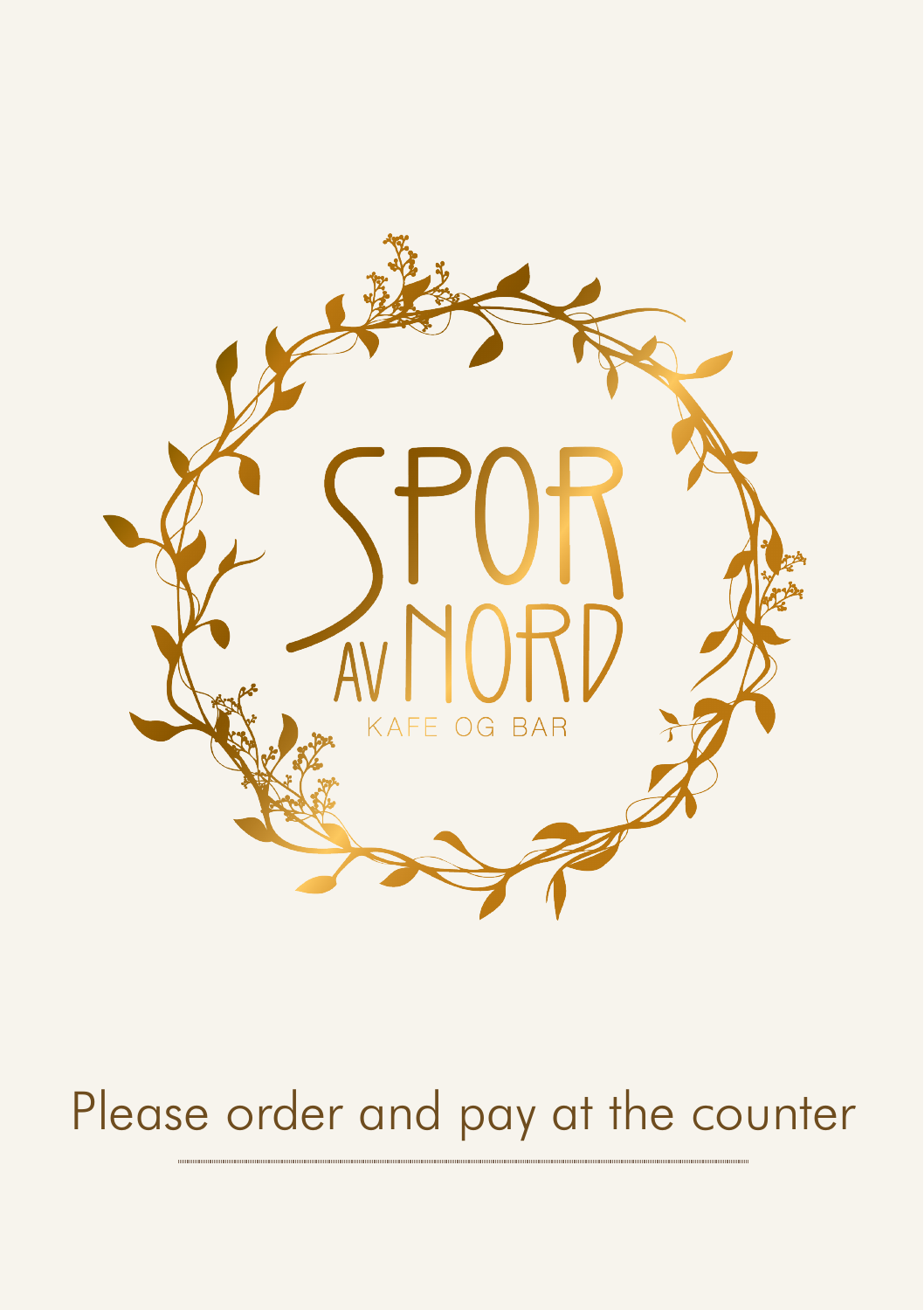## **MENU**

Oatmeal with jam, almonds, sunflower seeds and butter. (ask for vegan butter). 95,-

 $(HA, MA, M)$ 

5 small pancakes with our homemade jam. 150,- ( SP, HA, M, E )

Spelt salad with whole spelt, cottage cheese, fresh fruit and balsamico. 165,-

( M, SU, SP, SE )

Heart taco with halloumi from Holmestrand, baked cauliflower and braised carrots, topped with hot miso sauce and crispy almonds. 2pcs: 130,- 3pcs: 160,- 4pcs: 190,-  $(M, SU, MA, S)$ 

Carrot & pumpkin soup topped with crispy oyster mushrooms and leafy greens. Served with bread and butter.

> $190, -$ ( M, SE )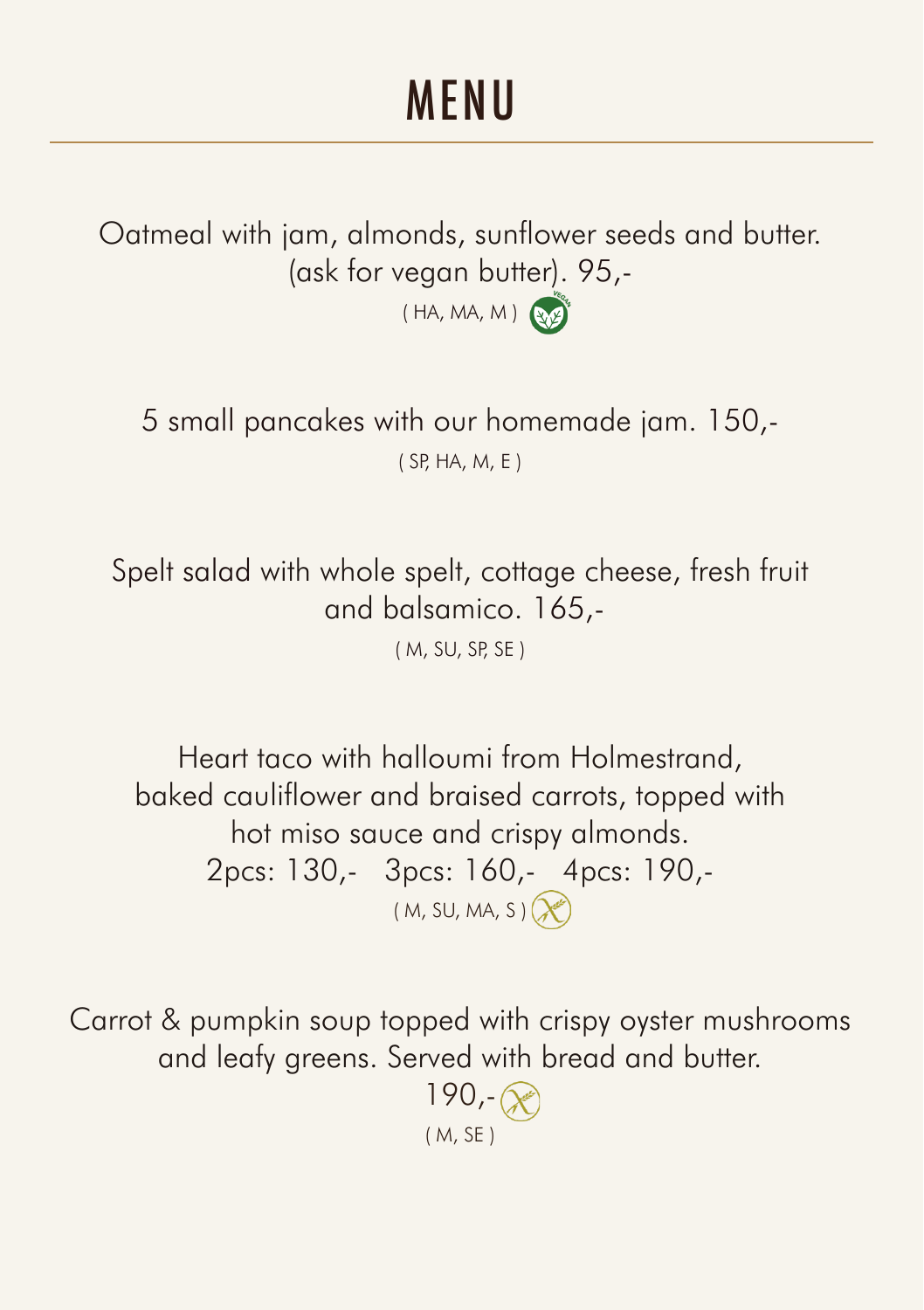Lentil stew with tomato, eggplant and fennel, topped with crispy oyster mushrooms and leafy greens. Served with bread and butter (ask for vegan butter). 190,-  $(S, SE, SU)$ 

Pasta with cream sauce, crispy oyster mushrooms and parmesan. Served with bread and butter.190,-

( M, H, SE, E )

Mussels steamed in cream, garlic, chili and white wine. Served with bread and butter. 215,-

 $(M, BL, SU)$ 

Creamy fish soup with today's selection of seasonal vegetables, fish and shells. Served with bread and butter. 215,- ( M, F, BL, SE, S ) $\left(\right)$ 

Pizza with marinated oyster mushrooms, red onion, roasted almonds, chili flakes and rucola. Can be made vegan. 225,-

( SP, M, SU, MA, SU )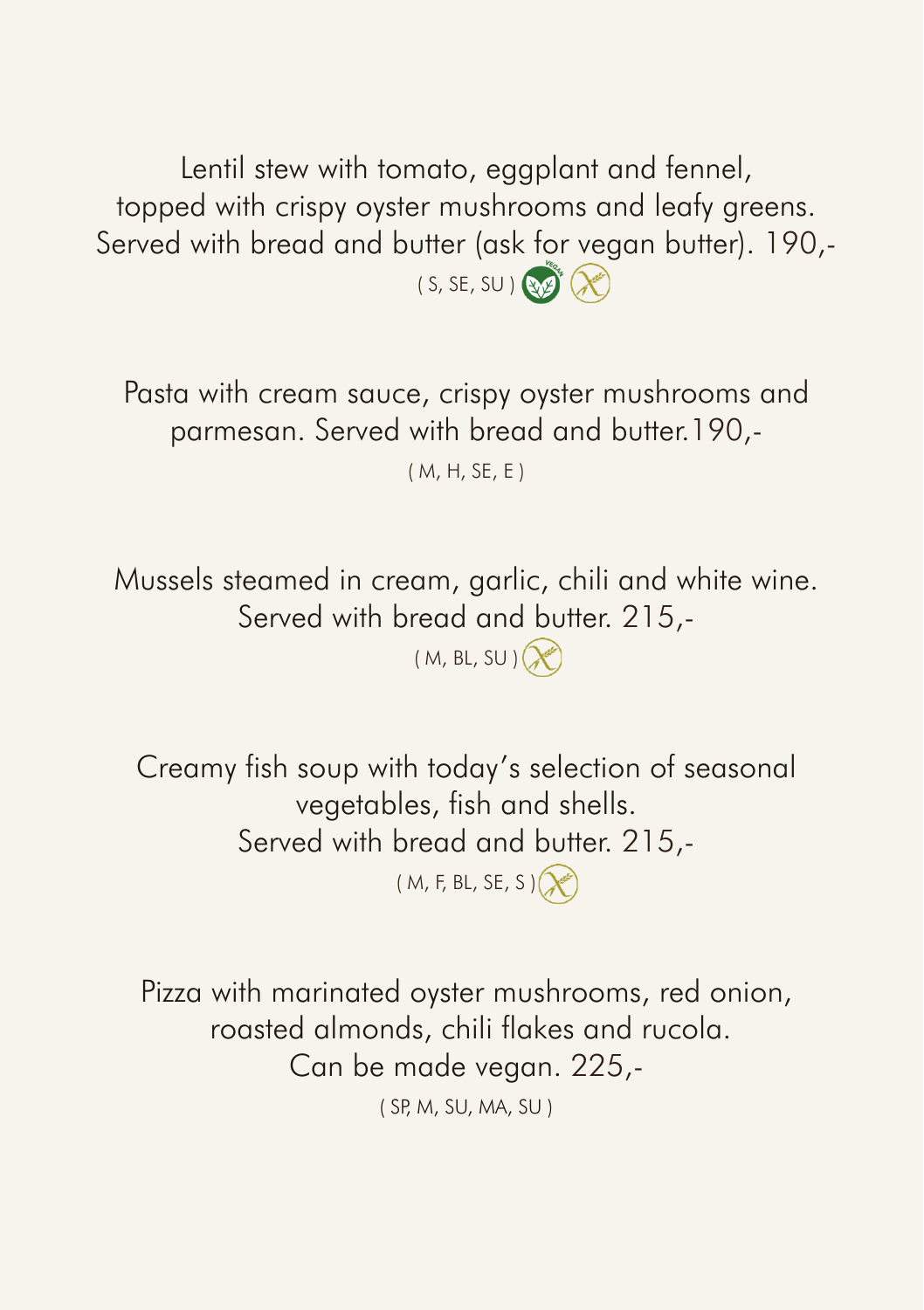### SALTY SNACKS

Tyrrells chips.  $45 - \infty$ 

Baked potato strips. 59,-



Fried halloumi from Holmestrand. 75,-  $(M)$ 

> Nut mix. 59,-  $(P, MA, PN, HS, PI)$

Spanish almonds and olives. 85,-  $(MA)$ 

## **DESSERT**

### Møsbrømlefse

Topped with sour cream and brown cheese. 120,-  $(M, H, B)$ 

### Ice Cream (

1 scoop: 38,-/ 2 scoops: 64,-/ 3 scoops: 84,-

### Suksessterte (Norwegian Success Tart) 95,-

 $(M, E, MA)$  $(X)$ 

### Mousse Cake

Passion fruit or chocolate. 120,-

( H, M, E, MA )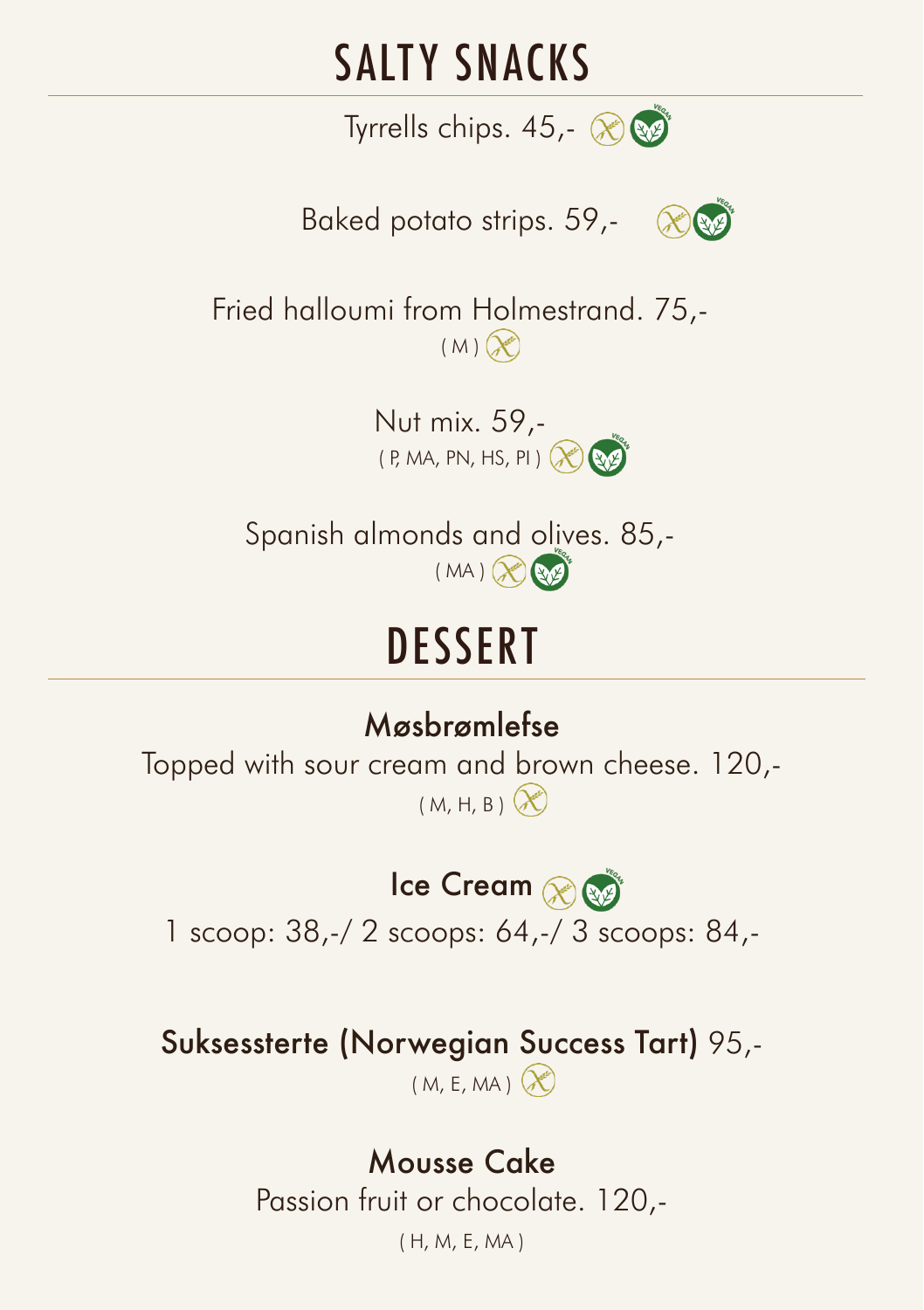# ALKOHOL FREE

| Freshly Squeezed Orange Juice           | $47 -$  |
|-----------------------------------------|---------|
| Apple Juice Egge Gård                   | $47,-$  |
| Grape & Blueberry Juice                 | $37 -$  |
| Isklar Still/Sparkling                  | $35,-$  |
| Isklar Peach & Raspberry                | $35,-$  |
| Coca Cola/ Pepsi Max/Solo/7up free 0,33 | $40,-$  |
| Tibi Raspberry & Vanilla                | $49. -$ |
| Ice Tea (White/Green/Black)             | $50,-$  |
| Luscombe Cool Ginger Beer               | $54,-$  |
| Brooklyn Special Effects (B)            | $55. -$ |

# BEER FROM BÅDIN

| Førr Evig - draft 0,4 (H, B)      | $79,-$   |
|-----------------------------------|----------|
| Stetind IPA 0,4 - draft (B)       | $89,-$   |
| Kjerringøy Glutenfri Pale Ale 0,4 | $89 -$   |
| Bodeux Blanche 0,33 (H, B, HA)    | $95,-$   |
| Saltstraumen $0,33$ (H, B)        | $95 -$   |
| Gildeskål Saison 0,33 (H, B)      | $95 -$   |
| Moloen Hoppy Saison $0,33$ (B)    | $95,-$   |
| Saison Larsen 0,33 (H, B, HA)     | $95,-$   |
| Very Cherry Sour beer 0,33 (H, B) | $114, -$ |
| Craig's Macaron Stout 0,33 (B, L) | $119. -$ |

### OTHER BEERS

| Nordlandspils pilsner 0,5 (B) | $79 -$ |
|-------------------------------|--------|
| Carlsberg pilsner $0,33$ (B)  | $75 -$ |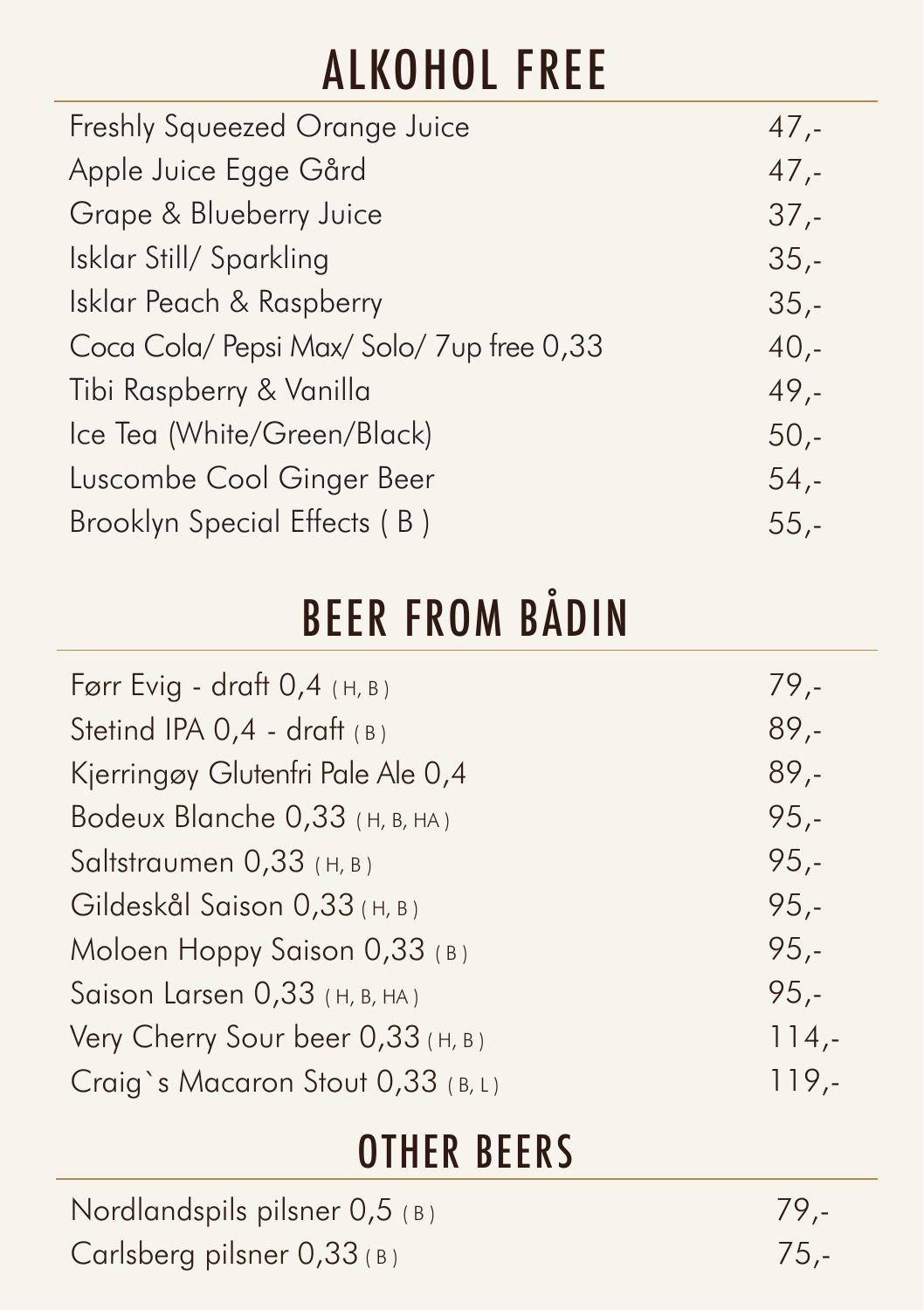### SPARKLING WINE

Col Mesian Prosecco Extra Dry, *Cantine Pirovano*  Italy, Veneto. 100% Glera. 99,- / 410,-

Cremant de Bourgogne, *Les Caves Des Hautes Cotes* France, Burgundy. 60% Pinot Noir, 40% Chardonnay. 550,-

Blanc des Blancs Brut, *Champagne Marc Hebrart*  France, Champagne. 100% Chardonnay. 185,- / 810,-

## WHITE WINE

#### Arbois Chardonnay, *Domaine Rolet*

France, Jura. 100% Chardonnay. 140,- / 615,-

#### Capitel Tenda Soave Classico, *Tedeschi*

Italy, Veneto. 100% Garganega. 105,- / 430,-

#### Auxey-Duresses Blanc, *Clos du Moulin aux Moines*

France, Burgundy. 100% Chardonnay. 950,-

#### Dinavolino, *Denavolo*

Italy, Travo/ Piacenza/Emilia Romagna. Malvasia 25%, Marsanne 25%, Ortrugo 25%. Orange natural wine. 695,-

# ROSÉ

Le Due Arbie, *Dievole*  Italy, Tuscany. 100% Sangiovese. 99,- /410,-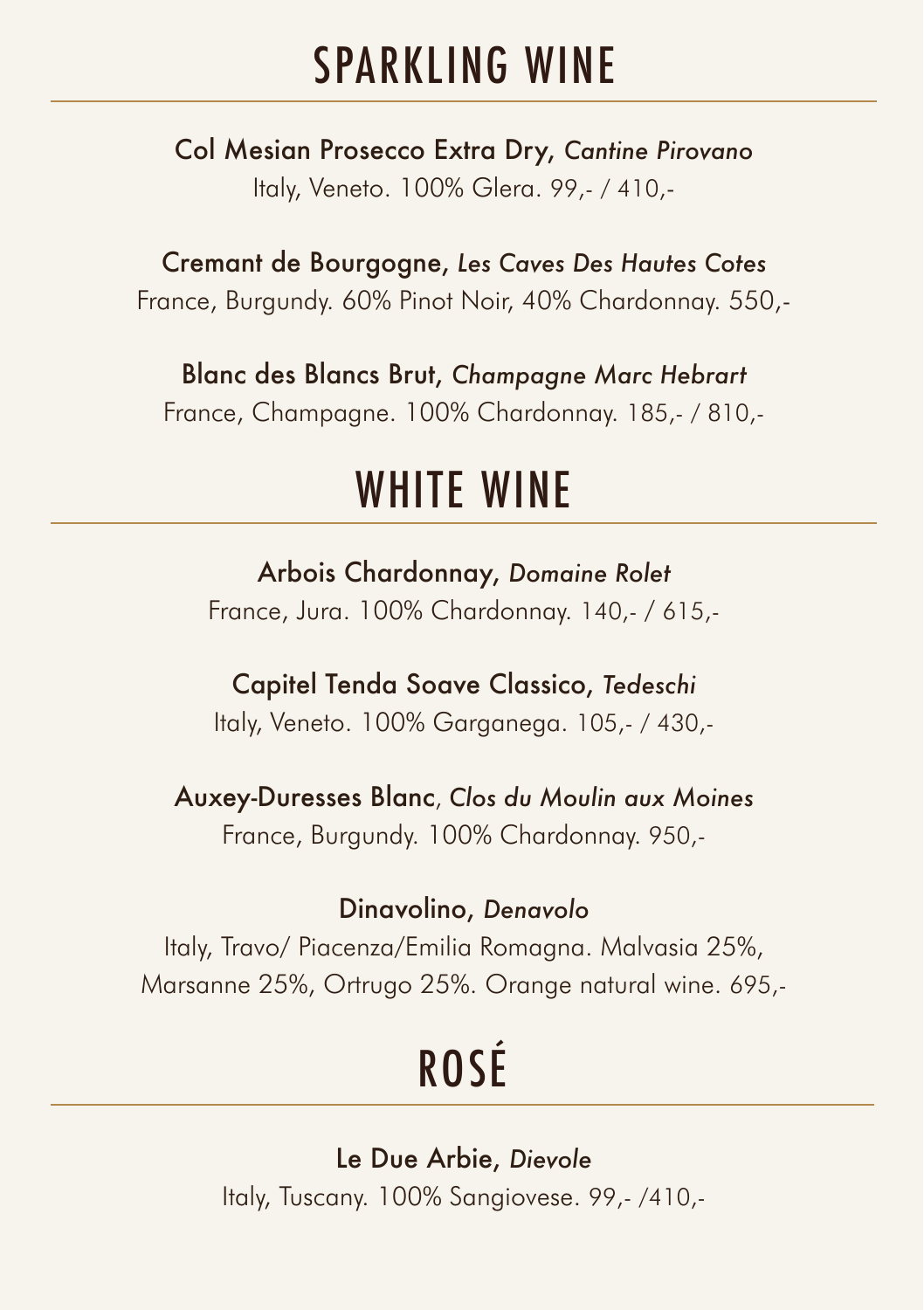## RED WINE

Trebbiolo, *La Stoppa*

Italy, Emilia-Romagna. 60% Barbera, 40% Bonarda. 145,-/ 645,-

Barbaresco Giacosa, *Giacosa Fratelli*  Italy, Piemonte. 100% Nebbiolo. 137,- /600,-

Les Pious Syrah, *Domaine de Dieulefit* France, Rhòne south. 100% Syrah. 105,-/ 430,-

Saint-Amour, *Trenel Fils* France, Beaujolais. 100% Gamay. 480,-

Barolo, *Josetta Saffirio* Italy, Piemonte. 100% Nebbiolo. 990,-

All our wines contain sulfite.

## DRINKS

### Fantastisk Allerede (SU)

Myken Gin, St. Germain, lemon juice, orange bitter, prosecco, lemon zest and rosemary. 155,-

## Smugrøyk

Aquavit, Lapsang-infusion, ginger syrup, lemon juice, Angostura, ginger beer, black pepper, orange zest and dried lemon. 146,-